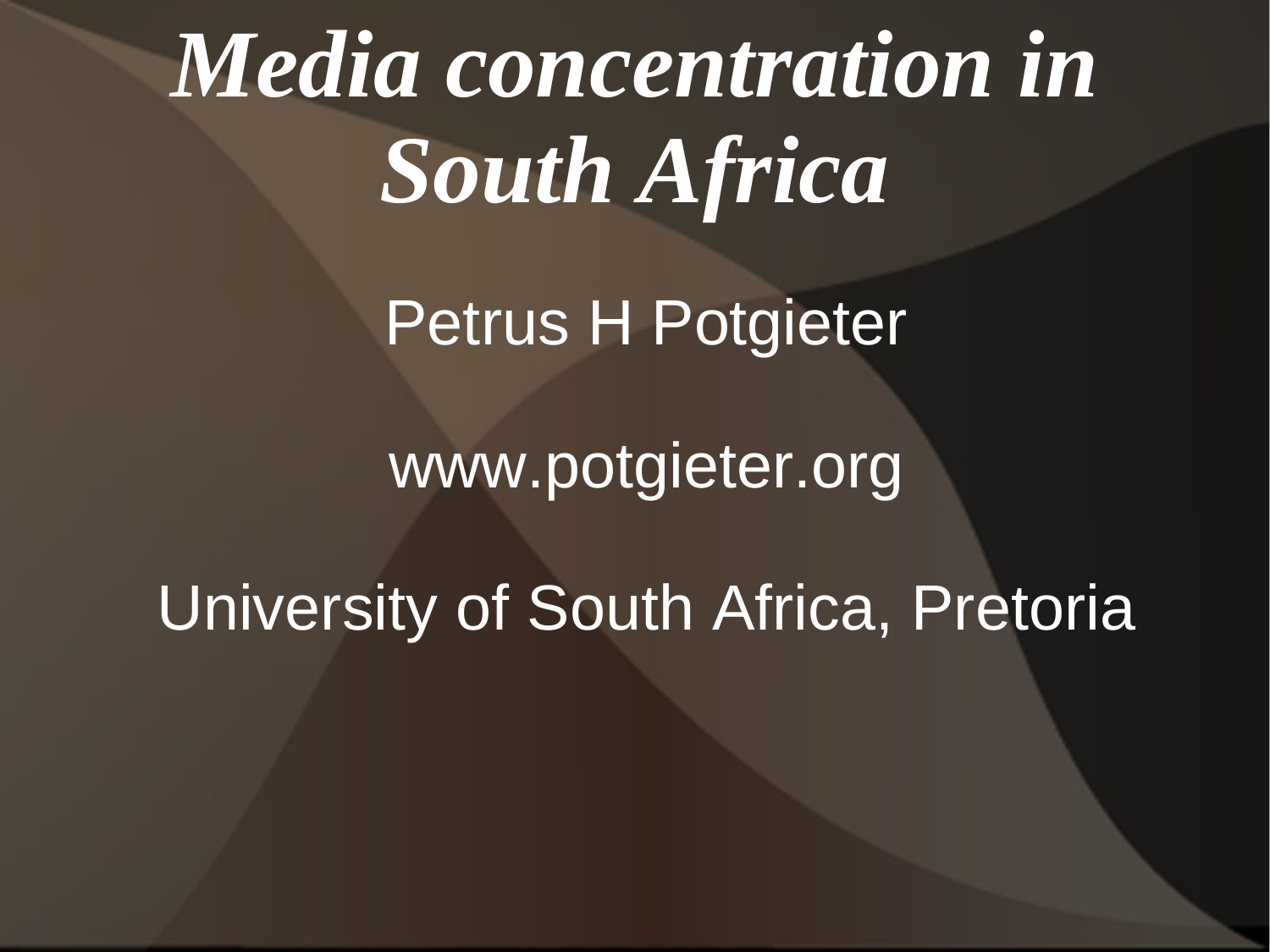## *The South African team*

George Angelopulo & Jabulani Nkuna Department of Communication Sciences

Petrus H Potgieter Department of Decision Sciences

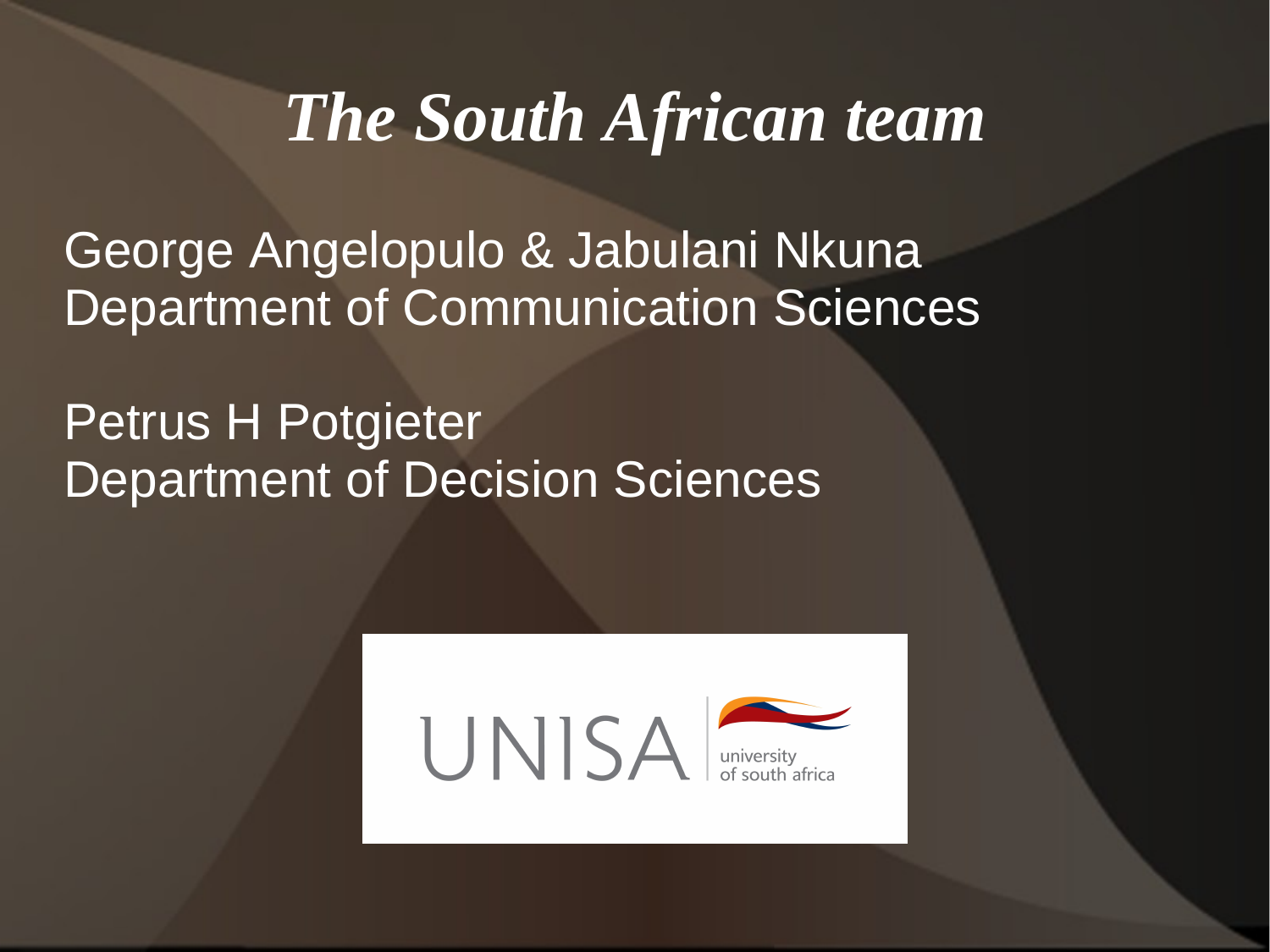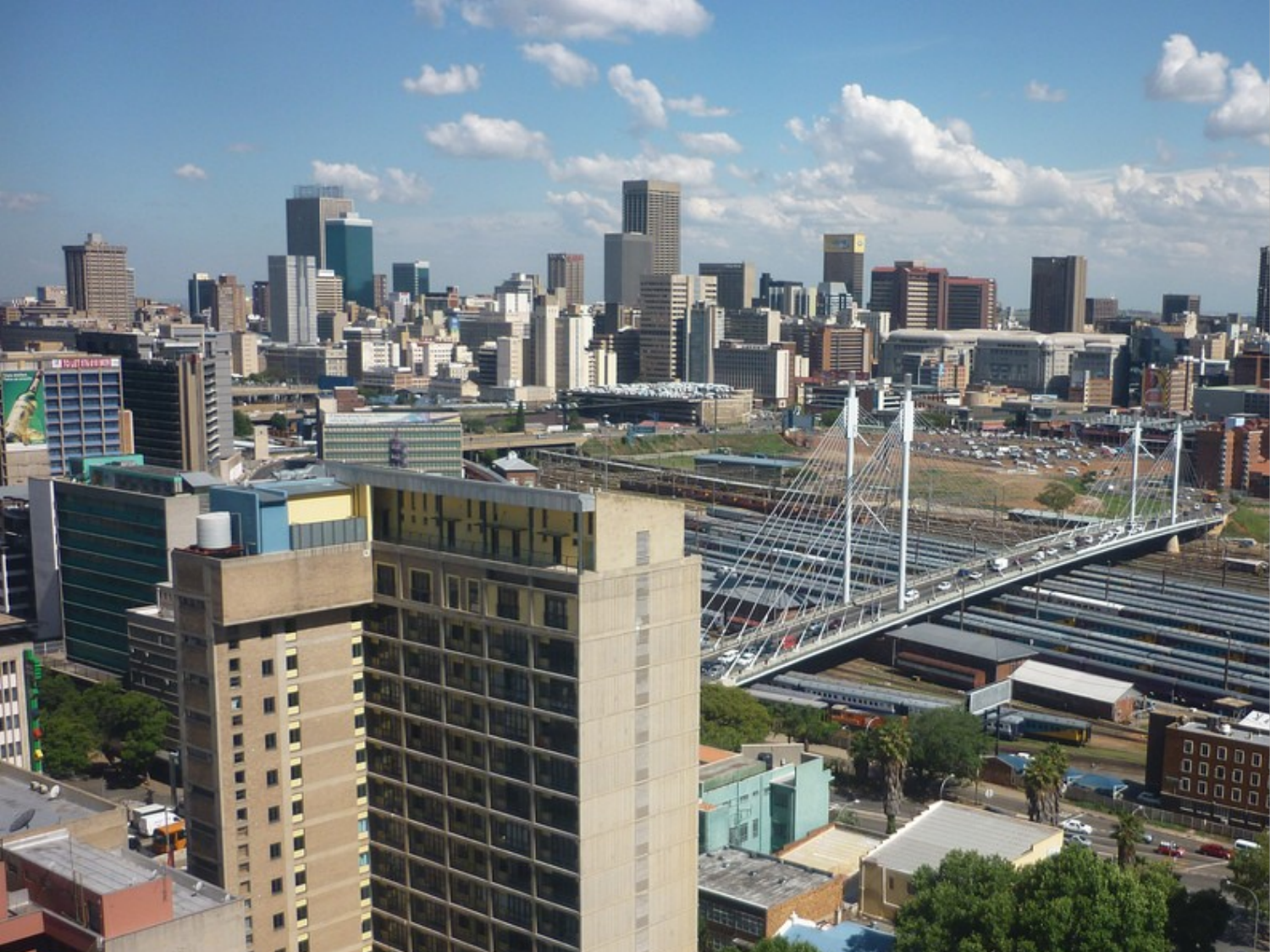#### *Salient facts about the SA market*

Population around 50m.

Median age 24.

Larger than Texas.

PPP GDP around \$10 per capita.

 $15<sup>th</sup>$  country in the world by electricity production.

Local variants of English dominate.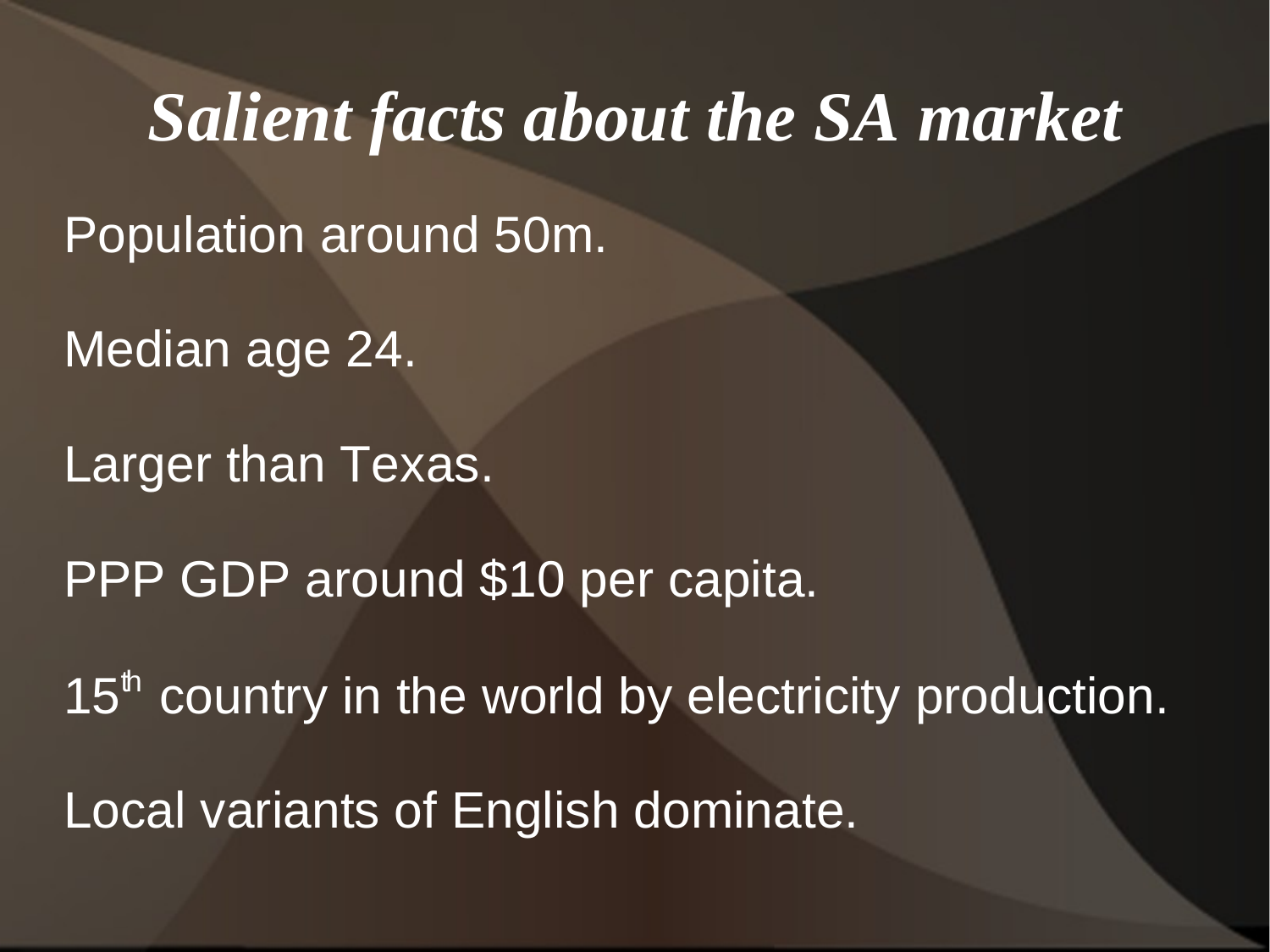#### *Television market*

Television introduced in 1976 and still dominated by state-owned and -dominated SABC.

Single satellite broadcaster, serving upper-middle class market. No cable.

Single FTA broadcaster, nationwide in urban and peri-urban areas.

Government policy is to restrict private television to minority markets.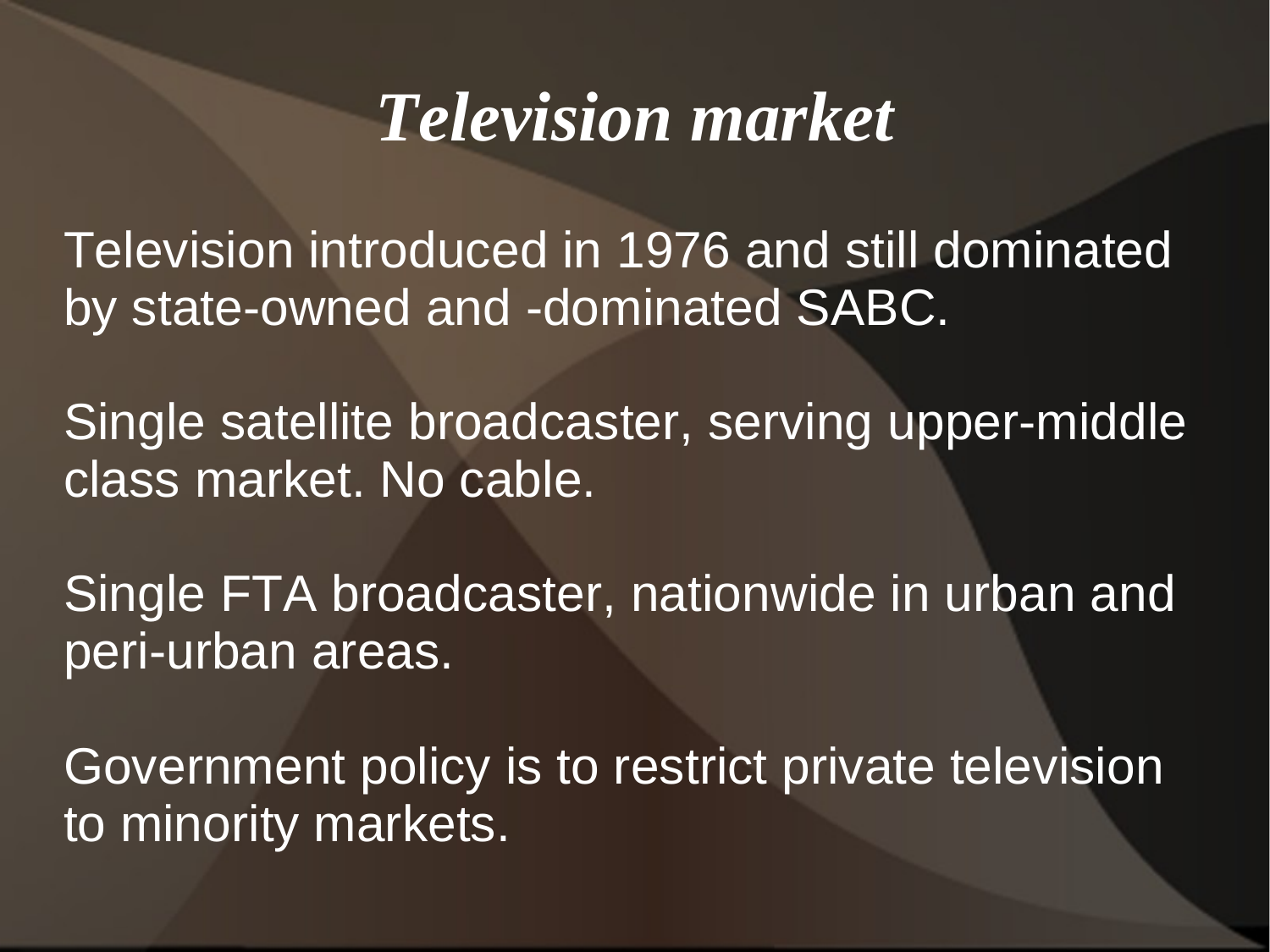### *Television, by station and revenue*

#### **South Africa – TV channels by ad revenue**

|                | 1997  | 2000  | 2004  | 2008  |
|----------------|-------|-------|-------|-------|
| C <sub>4</sub> | 99.6% | 89.4% | 80.1% | 68.1% |
| <b>HHI</b>     | 2548  | 2111  | 1779  | 1315  |
| <b>MOCDI</b>   | 963   | 414   | 297   | 186   |

Note: 1997, not 1996, data is used because comprehensive data was not available prior to this date Note: The methodology for reporting results differs prior to 1997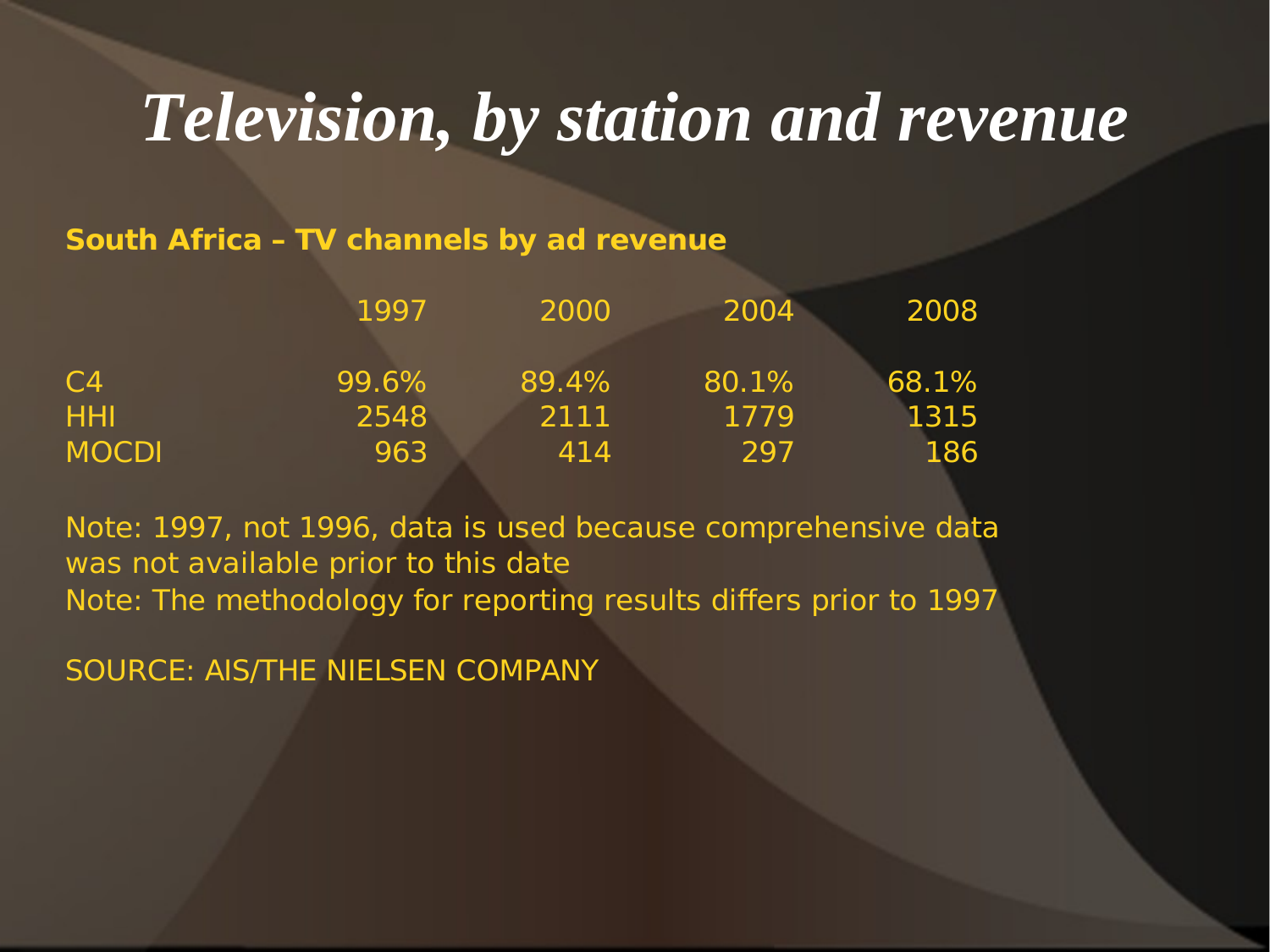### *Radio market*

Similar to television but several important commercial operators and independent news stations aimed at middel-class commuter market.

Community and religious stations with strict mandates, not always enforced.

Licences awarded mainly by beauty competition with diffuse criteria.

Signal distribution dominated by state-owned Sentech.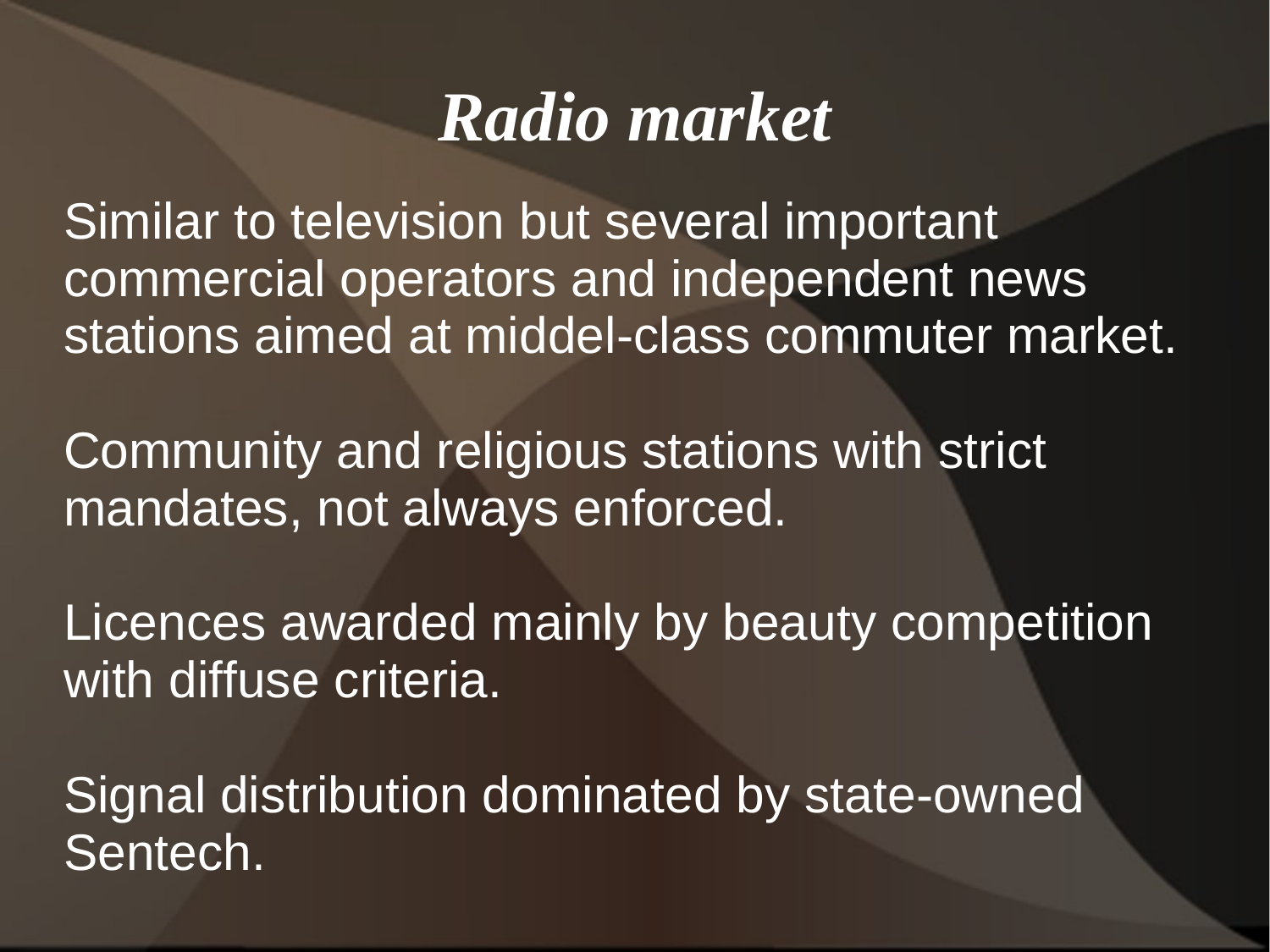### *Radio stations by ad revenue*

#### **South Africa – Radio by ad revenue**

|                | 1997  | 2000  | 2004  | 2008  |
|----------------|-------|-------|-------|-------|
| C <sub>4</sub> | 43.7% | 38.0% | 39.7% | 39.0% |
| <b>HHI</b>     | 742   | 642   | 651   | 602   |
| <b>MOCDI</b>   | 133   | 110   | 60    | 53    |

#### NB

Note: 1997, not 1996, data is used because comprehensive data was not avail Please note: For 2000 and earlier there were no individual stats for each com-Note: The methodology for reporting results differs prior to 1997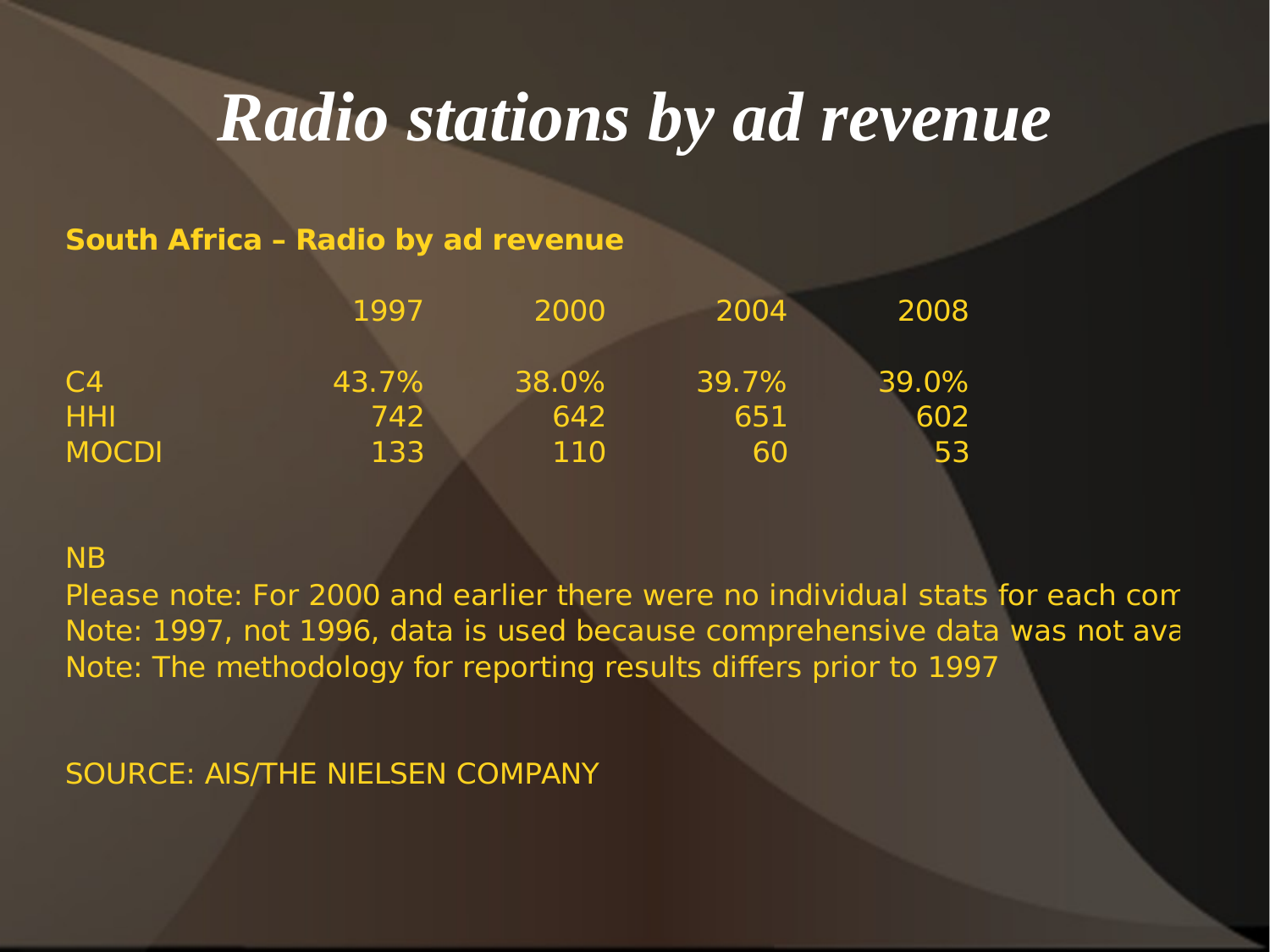## *Newspaper market*

Market dominated by three groups, two publishing mainly in English and one mainly in Afrikaans. Also papers in Zulu and one in Xhosa, Portuguese and Chinese.

A diversity of voices, essentially all *moderately* antigovernment. Circulation declining, except Die Son and Isolezwe.**PRETORIA NEWS** 

**COL** diwela umfula ugcwele

Sowetan

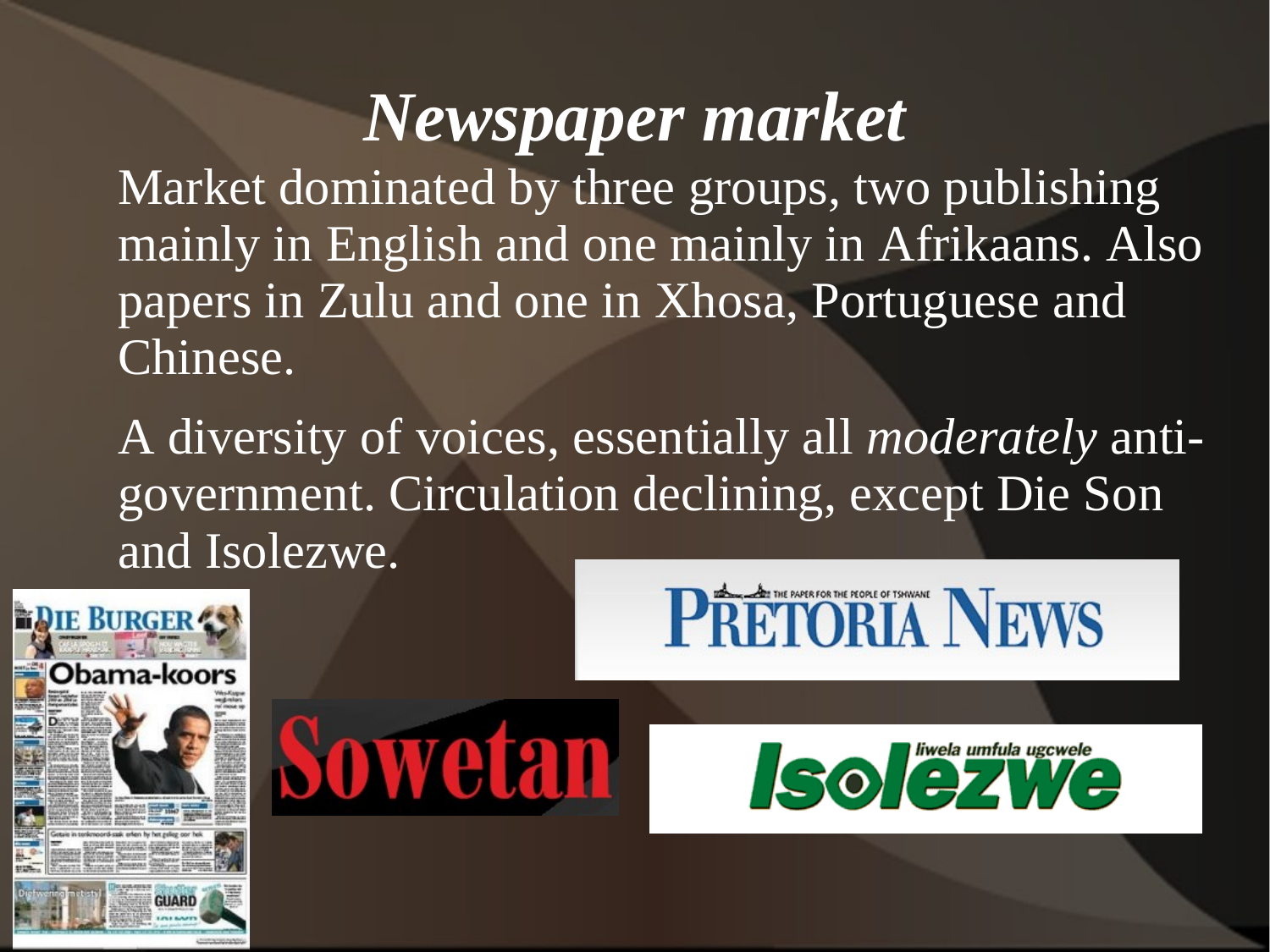## *Newspapers by ad revenue*

#### **South Africa – Newspapers by ad revenue**

|                | 1996  | 2000  | 2004  | 2008  |
|----------------|-------|-------|-------|-------|
| C <sub>4</sub> | 40.3% | 41.3% | 33.1% | 33.4% |
| <b>HHI</b>     | 577   | 589   | 395   | 388   |
| <b>MOCDI</b>   | 57    | 55    | 25    | 23    |

Note: Revenue from inserts in Newspapers only identified from 2004 onwards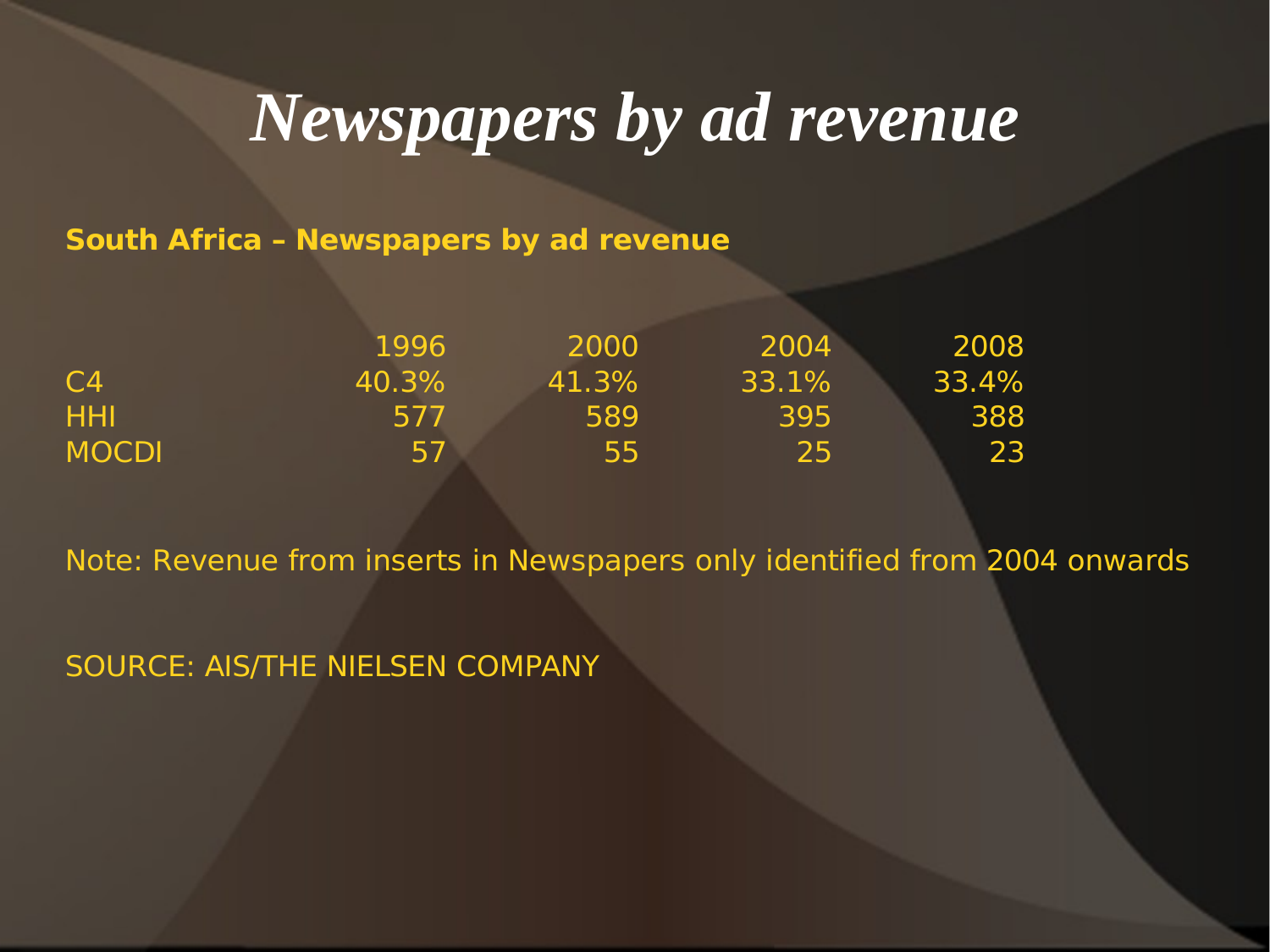## *Magazines by ad revenue*

#### **South Africa – Magazines by ad revenue**

|                | 1997  | 2000  | 2004      | 2008  |
|----------------|-------|-------|-----------|-------|
| C <sub>4</sub> | 18.5% | 22.8% | 23.2%     | 17.0% |
| <b>HHI</b>     | 199   | 263   | 228       | 173   |
| <b>MOCDI</b>   | -15   | 23    | <b>16</b> | 11    |

Note: 1997, not 1996, data is used because comprehensive data was not availa Note: Revenue from inserts in magazines only identified from 2004 onwards Note: The methodology for reporting results differs prior to 1997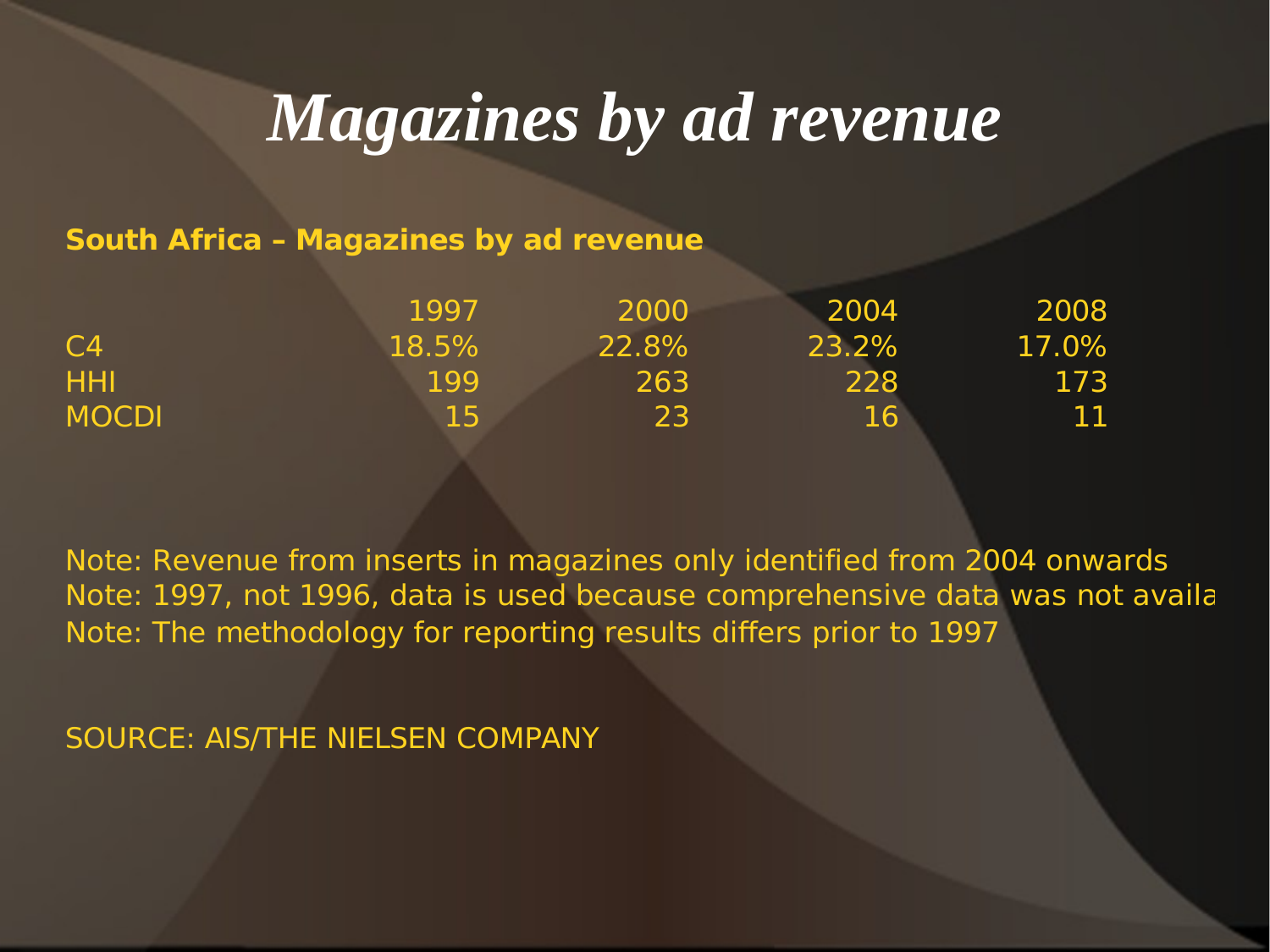## *Fixed line (monopoly) market*

A sad story of declining penetration, now approaching 8% from the wrong side.

Telkom also sole provider of access to ADSL cloud and no LULU.

Classical "privatisation trumps liberalisation" (Horwitz).

Problem for businesses solved by the courts.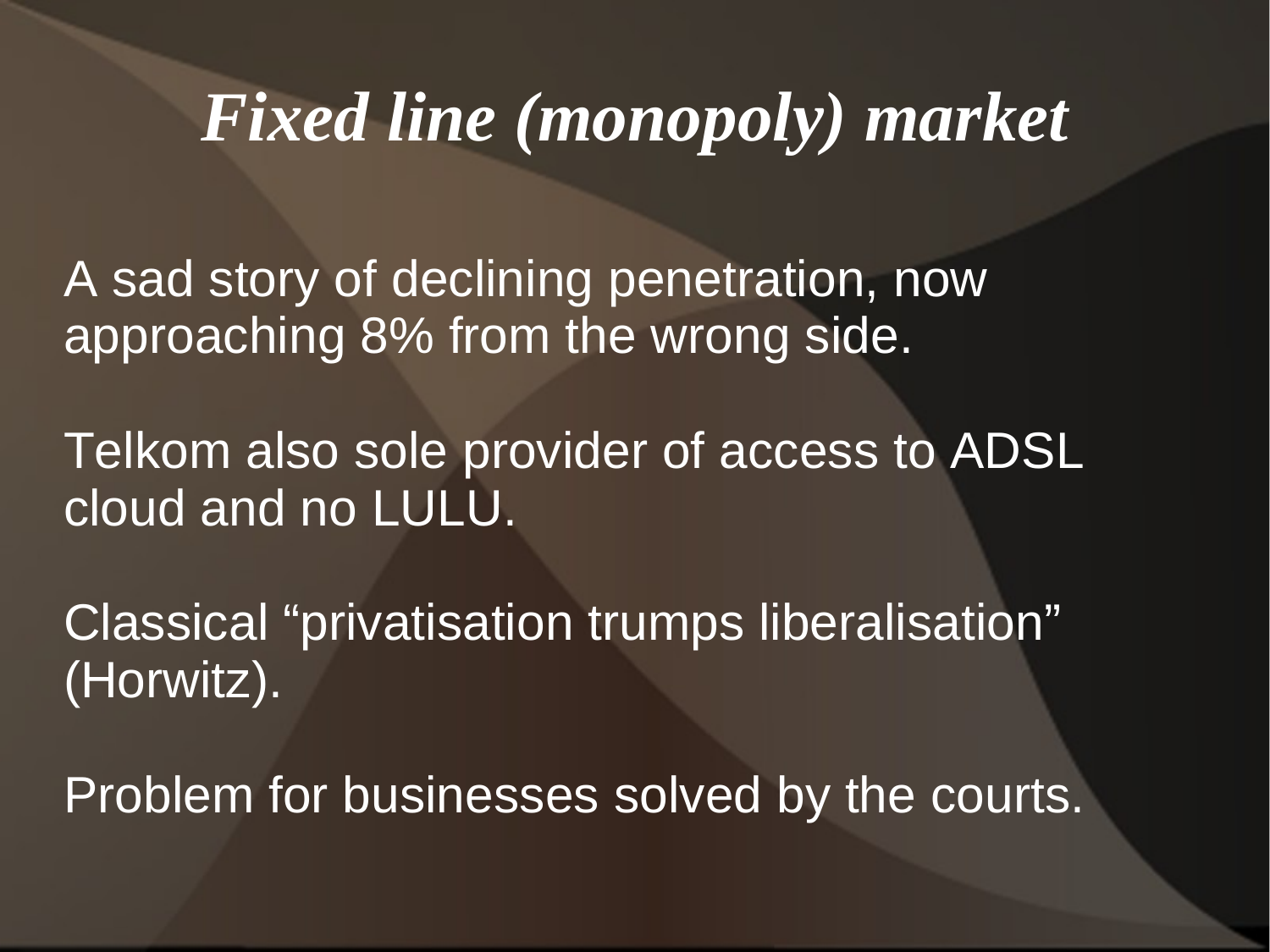#### *Fixed-line market results*

#### **South Africa – wired telecommunications**

|              | 1984                                                            |  | 1988 1992 1996                                                  | 2000 2004 2008 |  |
|--------------|-----------------------------------------------------------------|--|-----------------------------------------------------------------|----------------|--|
| C4           |                                                                 |  | $100\%$ $100\%$ $100\%$ $100\%$ $100\%$ $100\%$ $100\%$ $100\%$ |                |  |
| HHI I        |                                                                 |  | $10000$ $10000$ $10000$ $10000$ $10000$ $10000$ $10000$ $10000$ |                |  |
| <b>MOCDI</b> | $10000$ $10000$ $10000$ $10000$ $10000$ $10000$ $10000$ $10000$ |  |                                                                 |                |  |

#### Source:

Post-Master General and Telkom annual reports, available from https://secure1.telkom.co.za/ir/financial/Five year operational review.jsp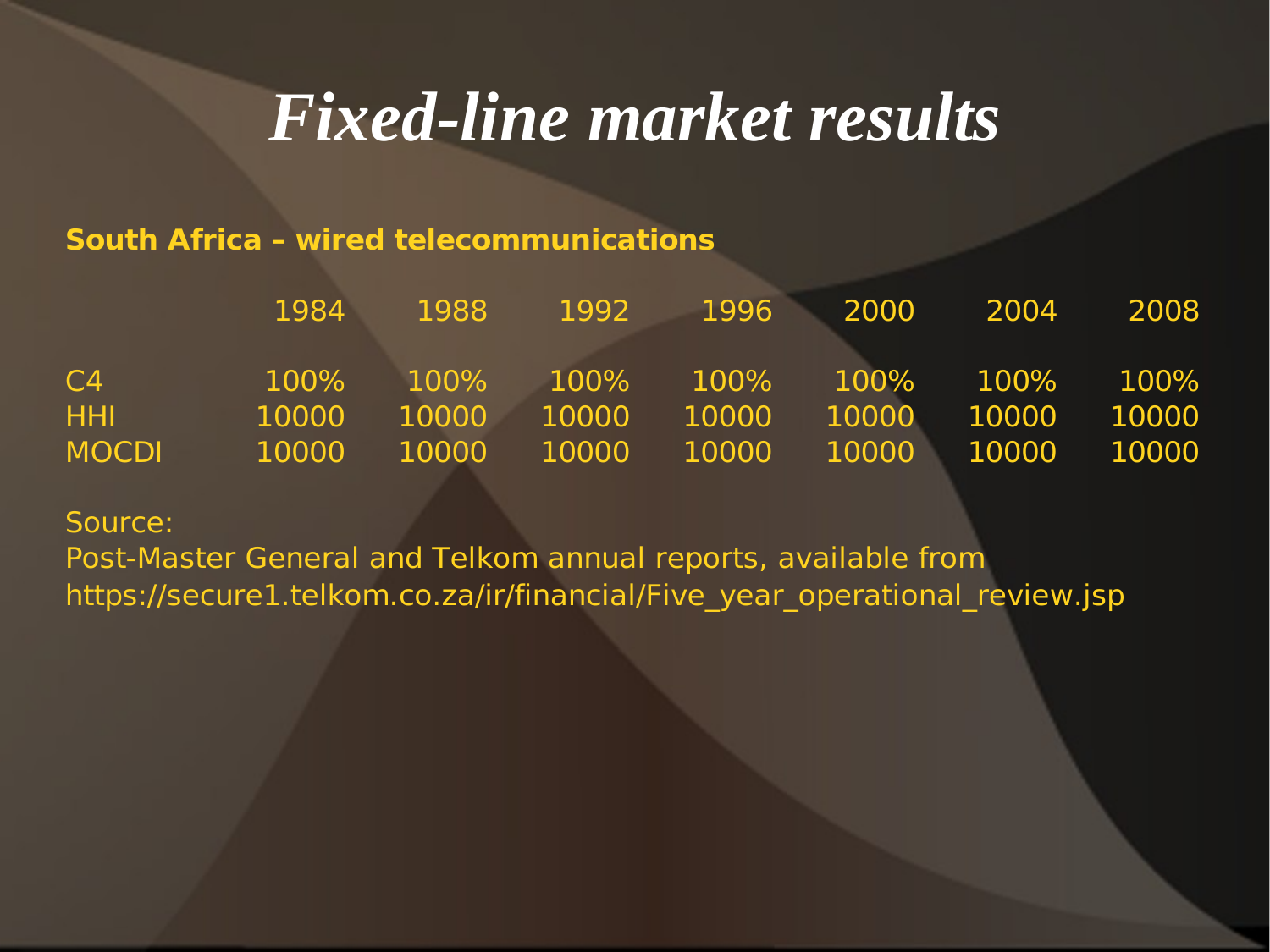### *Mobile market*

Very dynamic, compared to fixed-line.

Over 100% penetration but a lot of non-human use.

High interconnection used historically to stimy competition.

One de facto VMNO, de jure none.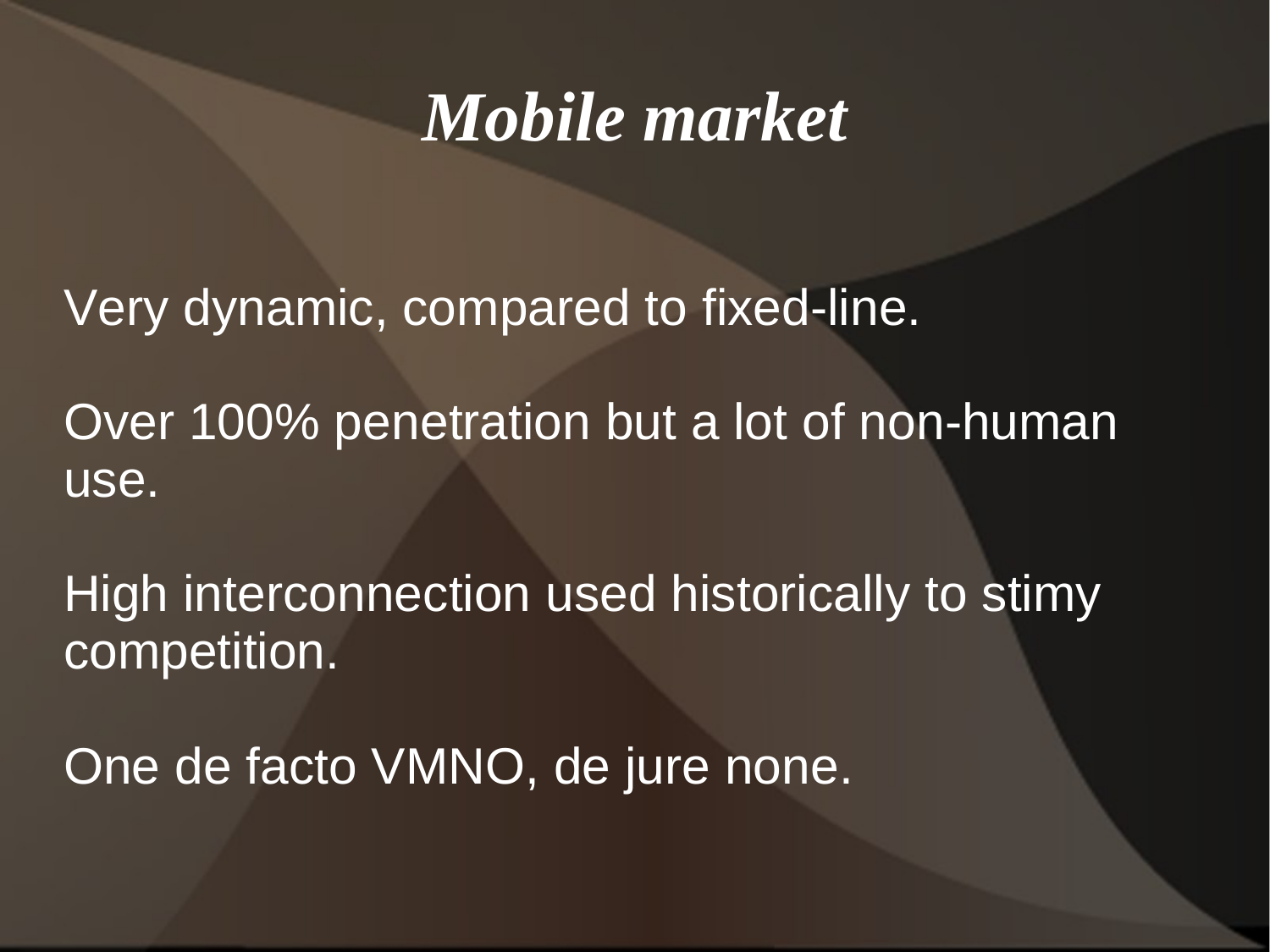## *Mobile market results*

|                      | 1988    | 1992    | 1996    | 2000    | 2004    | 2008   |
|----------------------|---------|---------|---------|---------|---------|--------|
| Vodacom              | $0.0\%$ | $0.0\%$ | 58.0%   | 56.9%   | 50.8%   | 53.7%  |
| <b>MTN</b>           | $0.0\%$ | $0.0\%$ | 42.0%   | 43.1%   | 40.5%   | 33.4%  |
| Cell C               | $0.0\%$ | $0.0\%$ | $0.0\%$ | $0.0\%$ | 8.7%    | 12.4%  |
| <b>Virgin Mobile</b> | $0.0\%$ | $0.0\%$ | $0.0\%$ | $0.0\%$ | $0.0\%$ | 0.5%   |
| <b>Telkom</b>        | 100.0%  | 100.0%  | 0.0%    | $0.0\%$ | $0.0\%$ | 0.0%   |
| C <sub>4</sub>       | 100.0%  | 100.0%  | 100.0%  | 100.0%  | 100.0%  | 100.0% |
| <b>HHI</b>           | 10000   | 10000   | 5129    | 5094    | 4297    | 4152   |
| <b>MOCDI</b>         | 10000   | 10000   | 3627    | 3602    | 2481    | 1857   |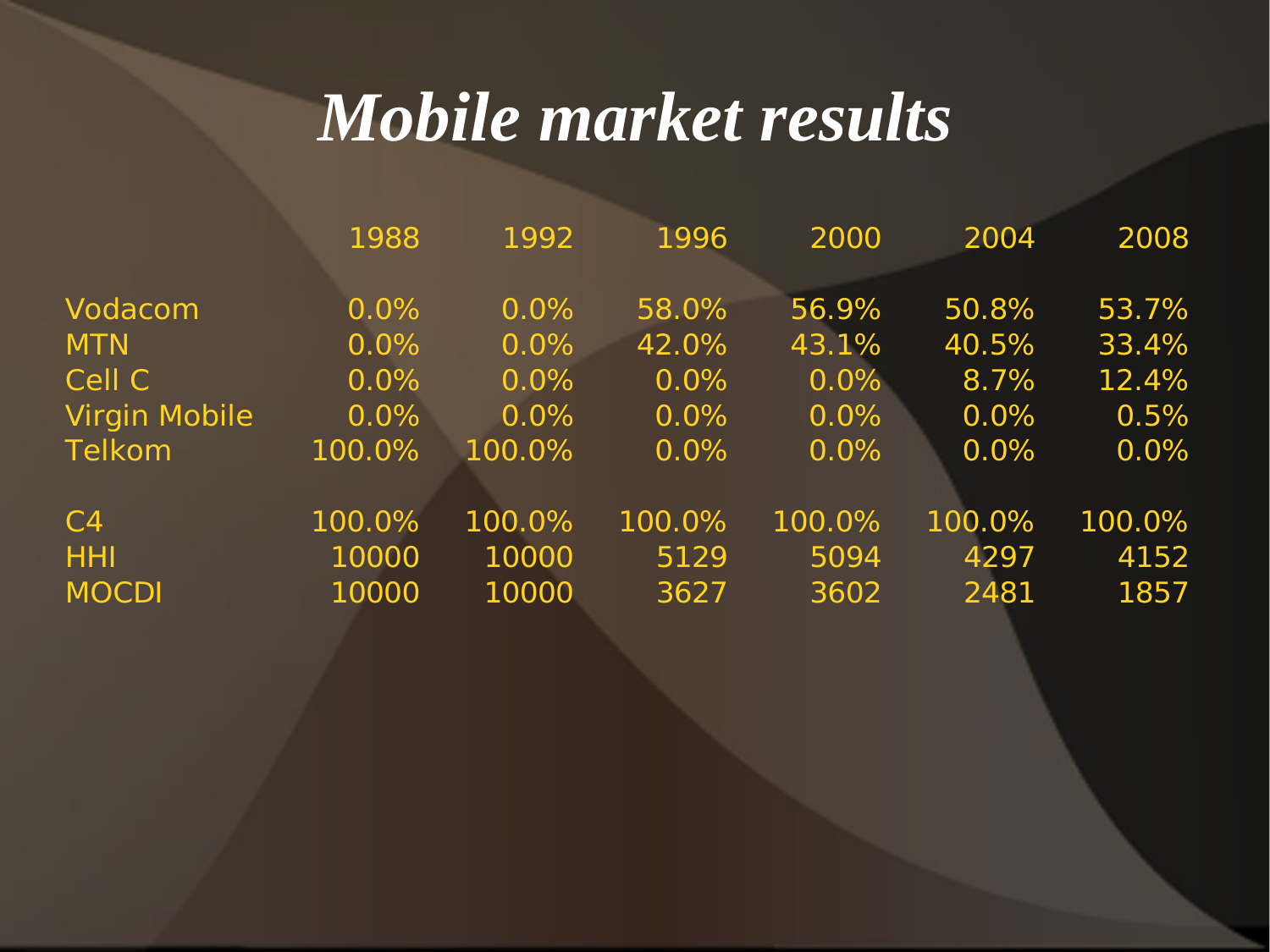#### *A note on RICA*

The Regulation of Interception of Communications and Provision of Communication-Related Information Act (RICA) is in effect.

Mobile operators have until end-2010 to register all current users, or de-activate their service, in person, with a proof of address and identification.

Further, all IMEI numbers have to be recorded and losss, theft or destruction of SIM cards or mobile phones to be reported to the police.

ISPs to comply with the same conditions.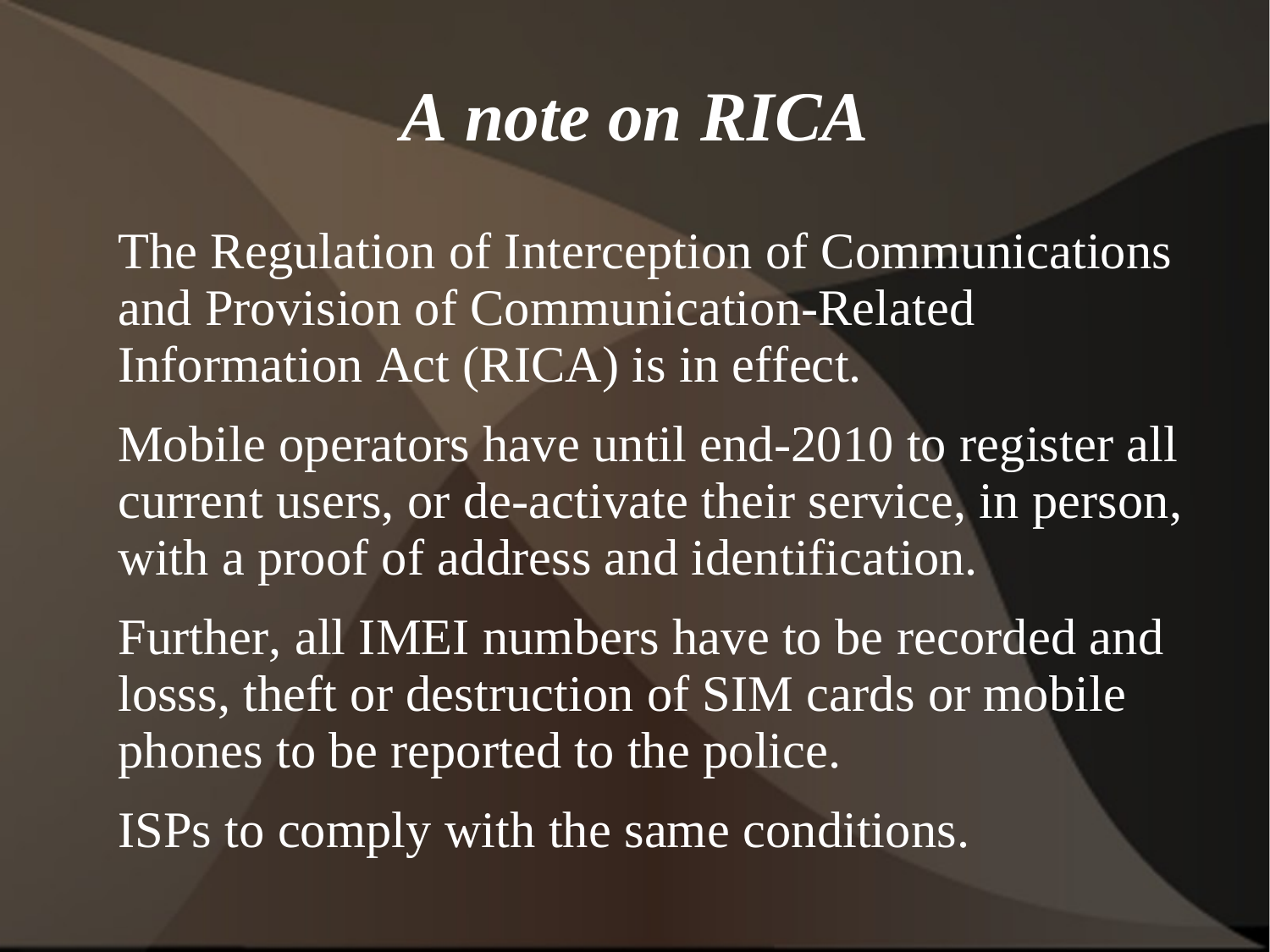#### *Internet service provision*

For households, dominated by expensive ADSL access from Telkom (about \$100 per month line fee, with no service) and wireless.

3G/UMTS, WiMax and quasi-illegal WiFi providers abound and many medium-sized businesses can get good Internet from a variety of providers.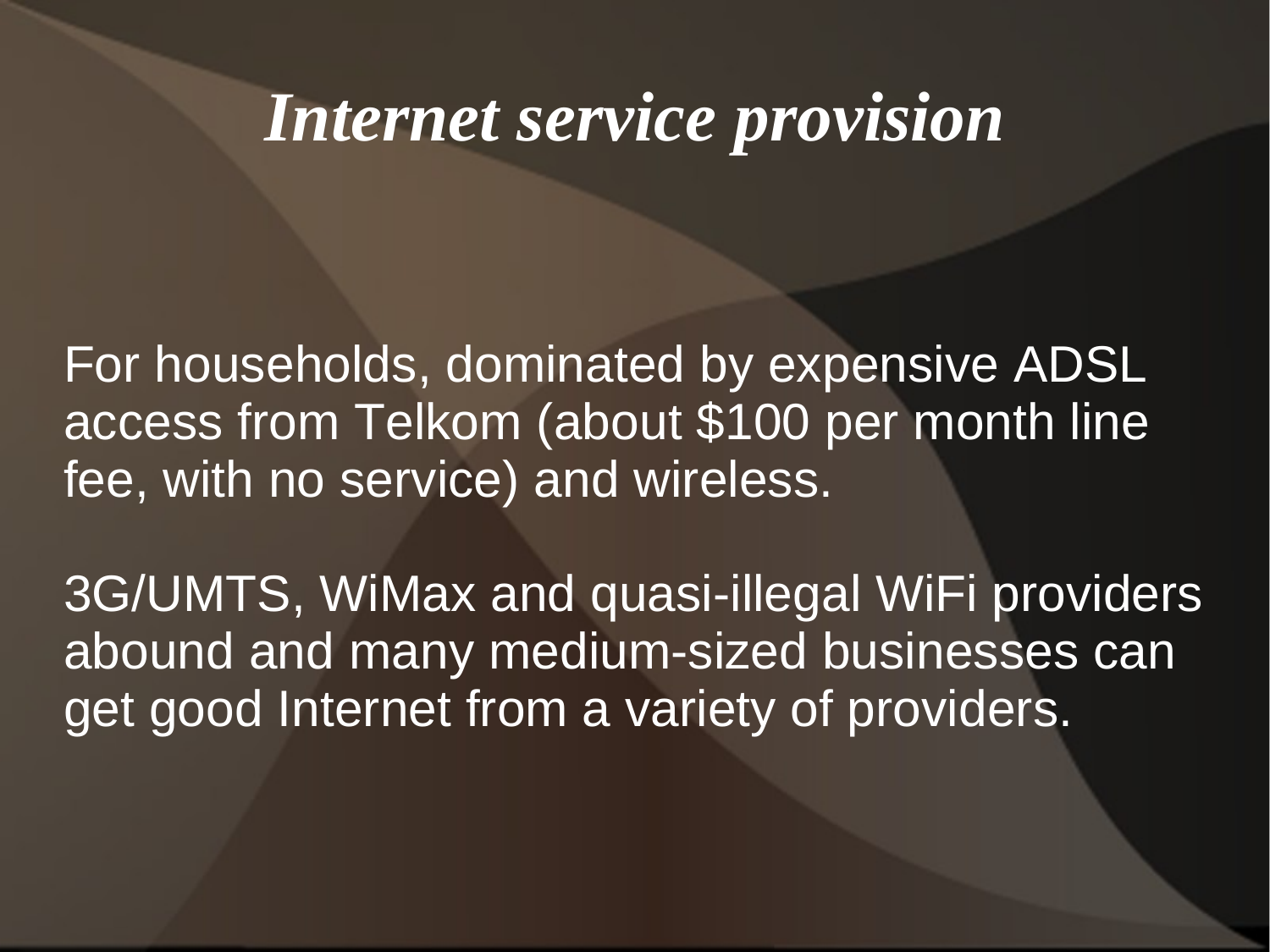